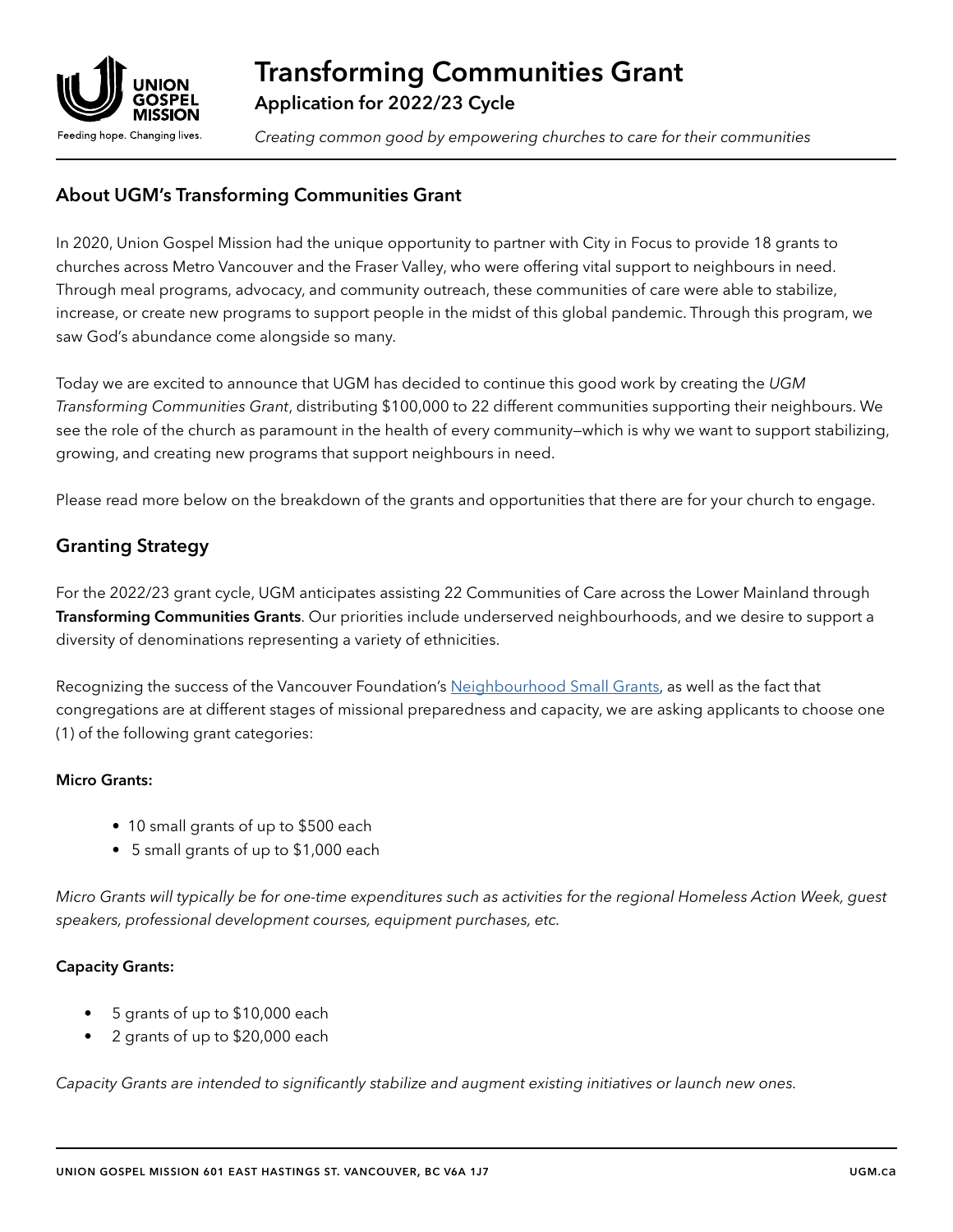Proponents seeking more than \$10,000 should first contact UGM's Church Relations team for a discussion before submitting an application.

*Grants over \$1,000 are not intended to be the sole funding mechanism for the programs receiving support; applicants will need to show how their church and/or other funders are contributing.* All successful applicants will be required to submit a written report on outputs and outcomes (defined in the Application) as well as lessons learned.

Beyond financial support, UGM is keen to help grant recipients with program development and organizational development issues such as policies and processes, COVID protocols, meal planning/prep, volunteer management and communication, fundraising stewardship planning, networking and coordinating with nearby service providers, and integrating the Communities of Care programming with the local congregational ministry visions.

Moreover, UGM strongly encourages (but won't require) grant recipients to form enduring collegial connections with UGM and one other, for mutual support and client care. To this end, UGM is hosting a series of workshops, roundtable discussions, and a wrap-up celebration.

### Eligibility Criteria

For the 2022 granting round, eligible programs must:

- Be run by a Christian church that is a registered Canadian charity, or by a closely affiliated daughter charity of a local church
- Be operating in Metro Vancouver or the Fraser Valley
- Be serving one or more vulnerable populations who do not have enough access to needed services such as, *but not limited to:*
	- meals (takeout or sit down)
	- food hampers
	- shelter and housing
	- outreach and advocacy
	- support services (laundry, clothing, hygiene, etc.) and life skills
	- other supportive practices that address social isolation or capacity building
- Be willing to work with UGM's Church Relations team to produce a Case for Support and a basic stewardship plan for sustaining the program's ongoing needs

Churches and organizations who received a grant through UGM in 2021 are not eligible for the 2022 cycle.

Eligible expenditures include, but are not limited to:

- Food, materials, and supplies
- Equipment purchase/rental/lease/maintenance
- Costs of *program* space: lease/rent, utilities, janitorial and sanitation
- Renovations to create or improve program space
- Wages and benefits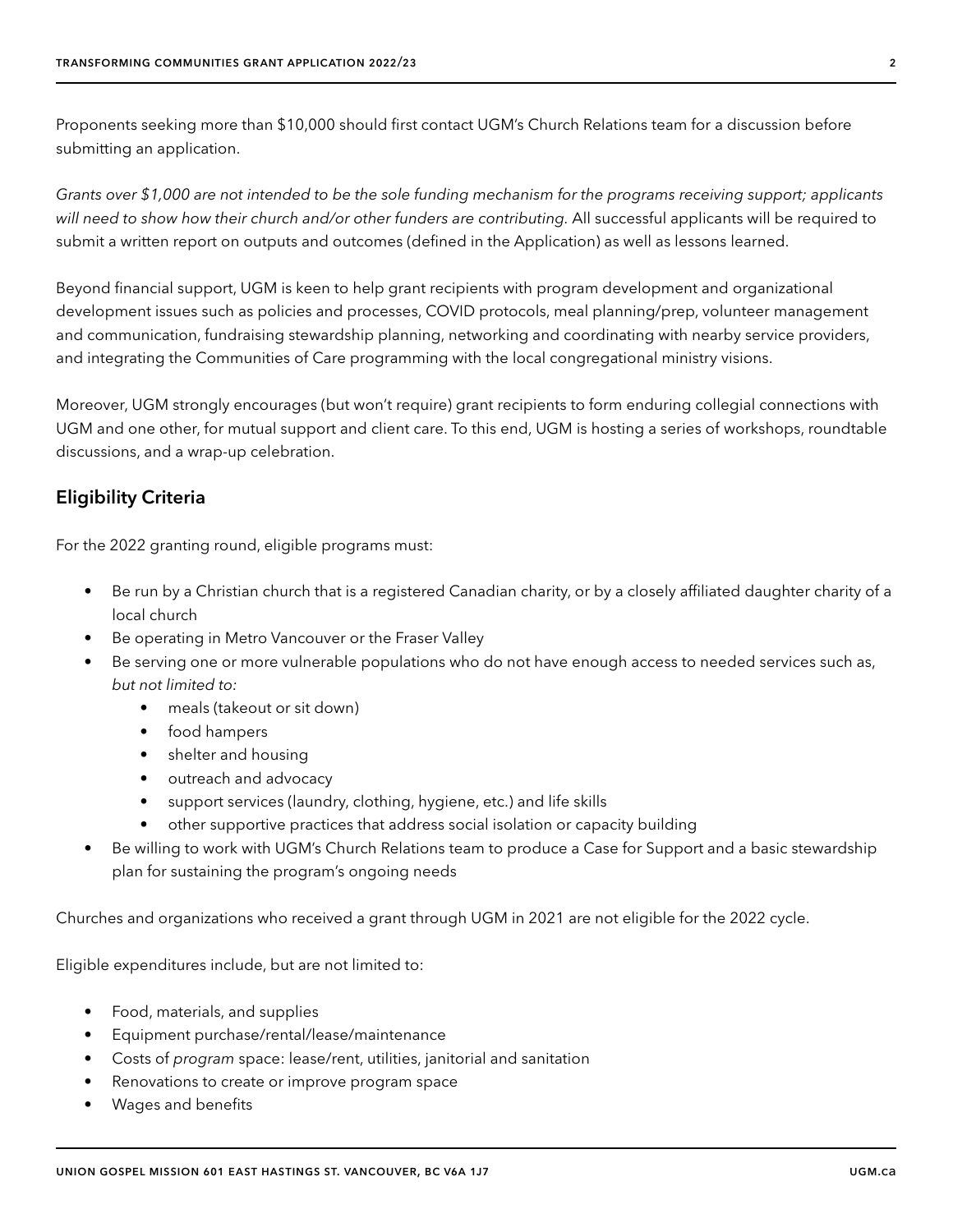- Training and professional development
- Guest speakers
- Printing and communication
- Administration costs
- Professional fees
- Disability support for staff

#### Timeline

The timeline for the 2022 grant cycle is as follows:

| March 11, 2022       | Call for Proposals announced                                                       |
|----------------------|------------------------------------------------------------------------------------|
| May 13, 2022         | All application materials are due by 5pm                                           |
| May 27, 2022         | Successful applicants are notified                                                 |
| June 10, 2022        | Cheques for initial grant installment (90%) are sent. 100% for micro & mini grants |
| July - December 2022 | Consult with UGM re: program/organizational development, if desired                |
| October 2022         | Individualized fundraising and sustainability planning session with UGM            |
| January 15, 2023     | One-page interim report due                                                        |
| April 2023           | Celebration and storytelling event for 2022 recipients and 2023 applicants         |
| May 15, 2023         | Final report due by 5pm                                                            |
| May 29, 2023         | Cheques for last grant instalment (10%) are sent                                   |

Applications will be reviewed and grants awarded by a Review Committee, consisting of UGM's Church Relations team members, and representatives from external Christian non-profit organizations.

Have questions? UGM's Church Relations team is available to advise and assist you in preparing your application. Connect with us at churchrelations@ugm.ca.

### Deadline

All application materials must be received by 5pm on May 13, 2022 by either email or mail.

| :mail |  |
|-------|--|
|       |  |
|       |  |

Email churchrelations@ugm.ca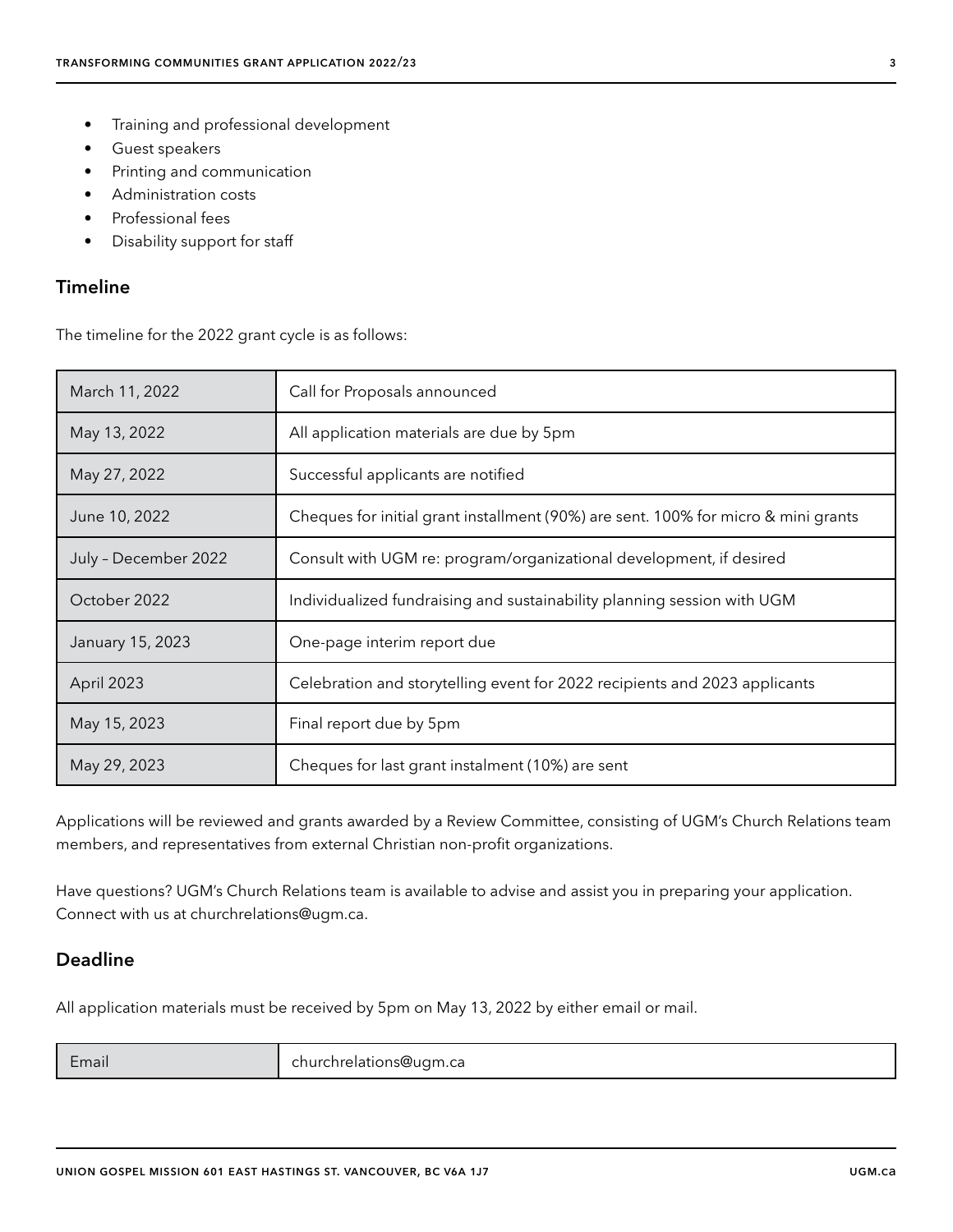| Mail | Transforming Communities Grant 2022<br>c/o Church Relations<br><b>Union Gospel Mission</b><br>601 East Hastings Street<br>Vancouver, BC V6A 1J7 |
|------|-------------------------------------------------------------------------------------------------------------------------------------------------|
|------|-------------------------------------------------------------------------------------------------------------------------------------------------|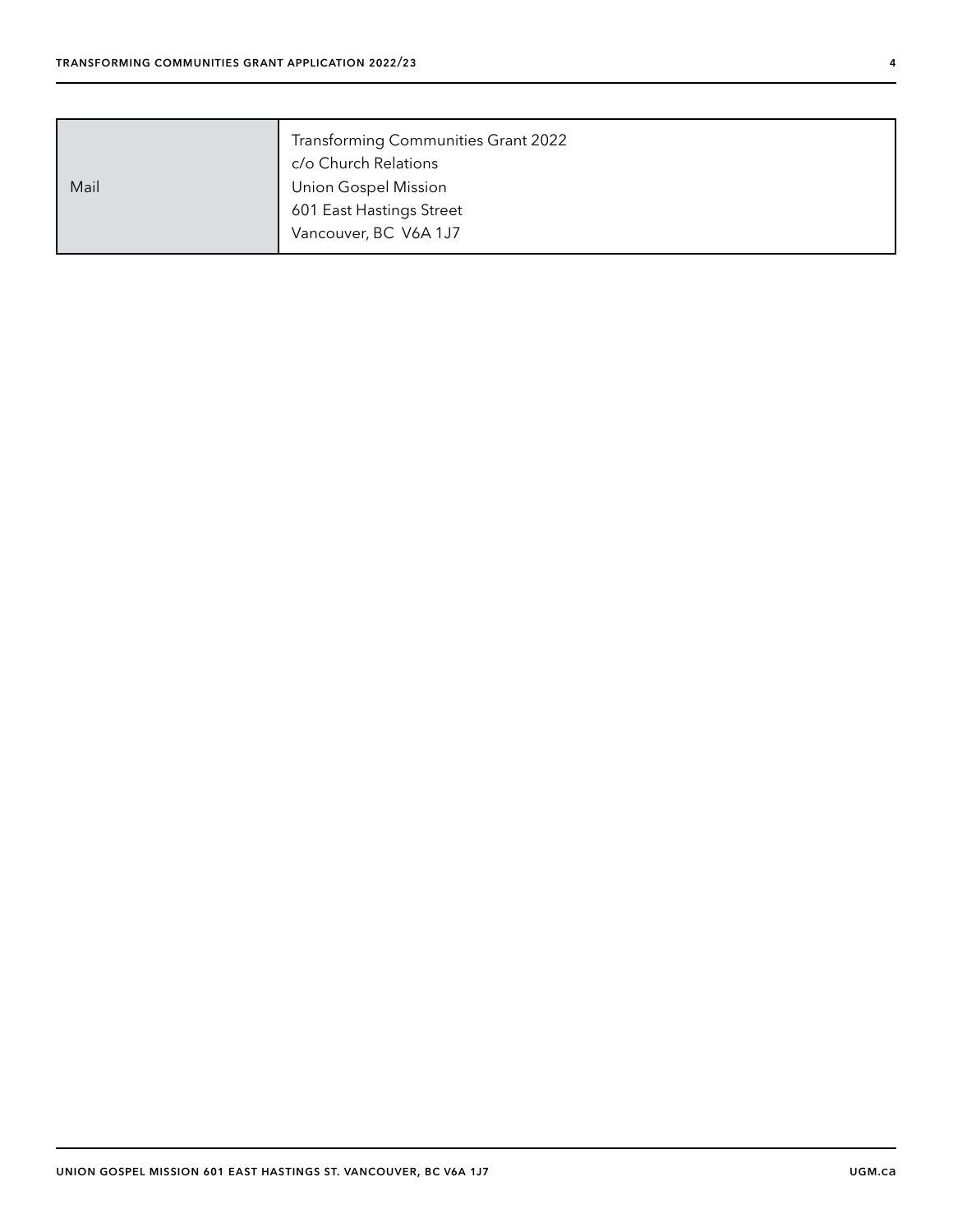# Section 1: Congregational Information

| <b>Congregation Name</b>                                                         |                                                                                   |              |
|----------------------------------------------------------------------------------|-----------------------------------------------------------------------------------|--------------|
|                                                                                  | Street:                                                                           |              |
| <b>Mailing Address</b>                                                           | City:                                                                             | Postal Code: |
|                                                                                  | Street:                                                                           |              |
| Congregational Address (if<br>different than Mailing)                            |                                                                                   |              |
|                                                                                  | City:                                                                             | Postal Code: |
| Website                                                                          |                                                                                   |              |
| Registered Charity #                                                             |                                                                                   |              |
| Applying in collaboration<br>with other organizations to<br>deliver the program? | <b>No</b><br>П<br>Yes, names of partners and roles are (200 words max):<br>$\Box$ |              |

# Section 2: Lead Applicant Information

| Your Name                 |  |
|---------------------------|--|
| Role in Your Congregation |  |
| Email                     |  |
| Phone Number              |  |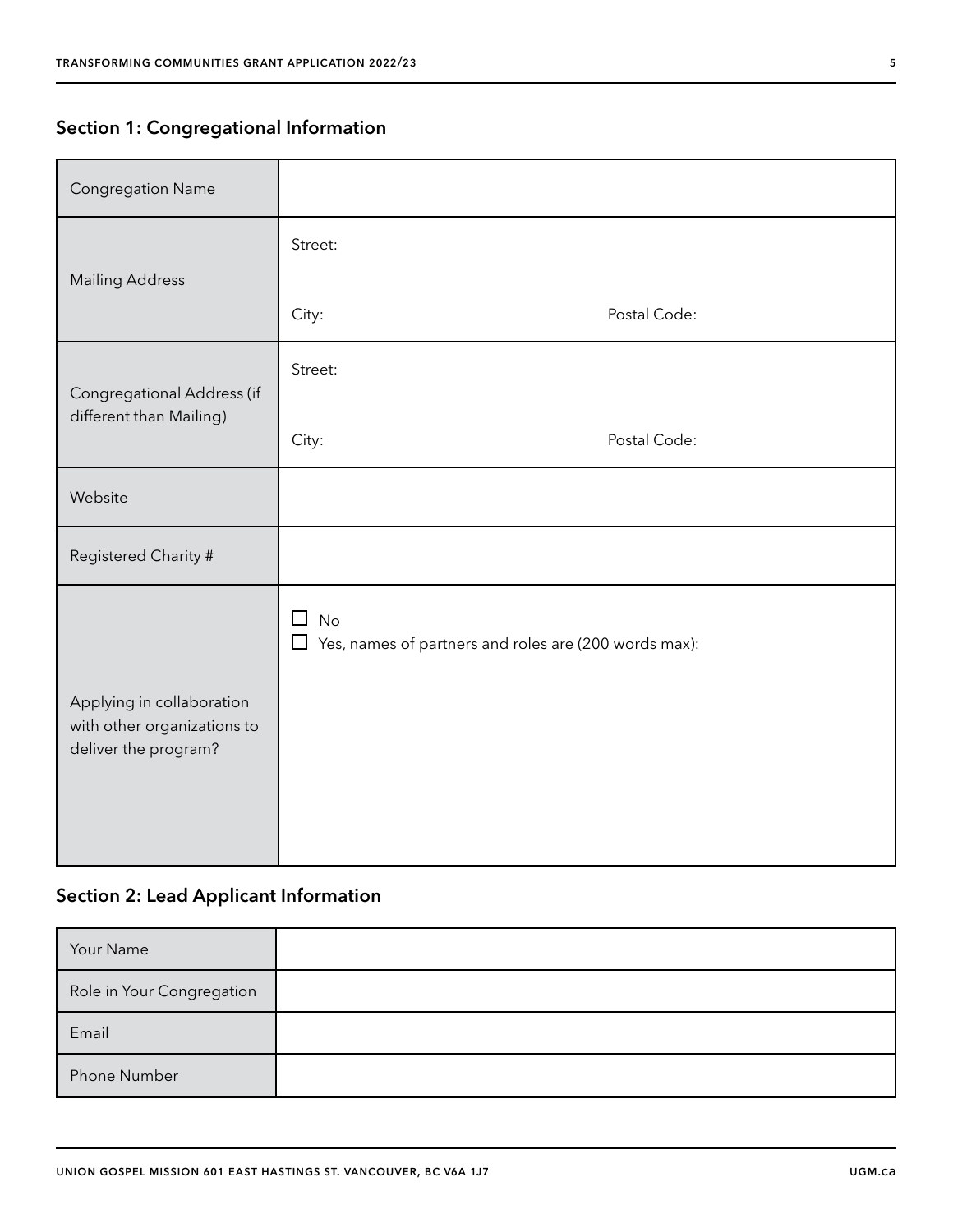### Section 3: Program Information

| Program Name    |  |
|-----------------|--|
| Program Summary |  |
| (one sentence)  |  |

Which statement best describes the impact this grant would have on your program?

This grant primarily would help to *stabilize* an existing project.

This grant primarily would help to *expand the reach* of an existing project.

This grant primarily would help to *launch a new* project.

#### Program Description

Describe the population(s) you aim to assist.

What opportunity or problem are you addressing?

What are the program outputs (e.g., # of meals, client visits, etc., in a week or month)?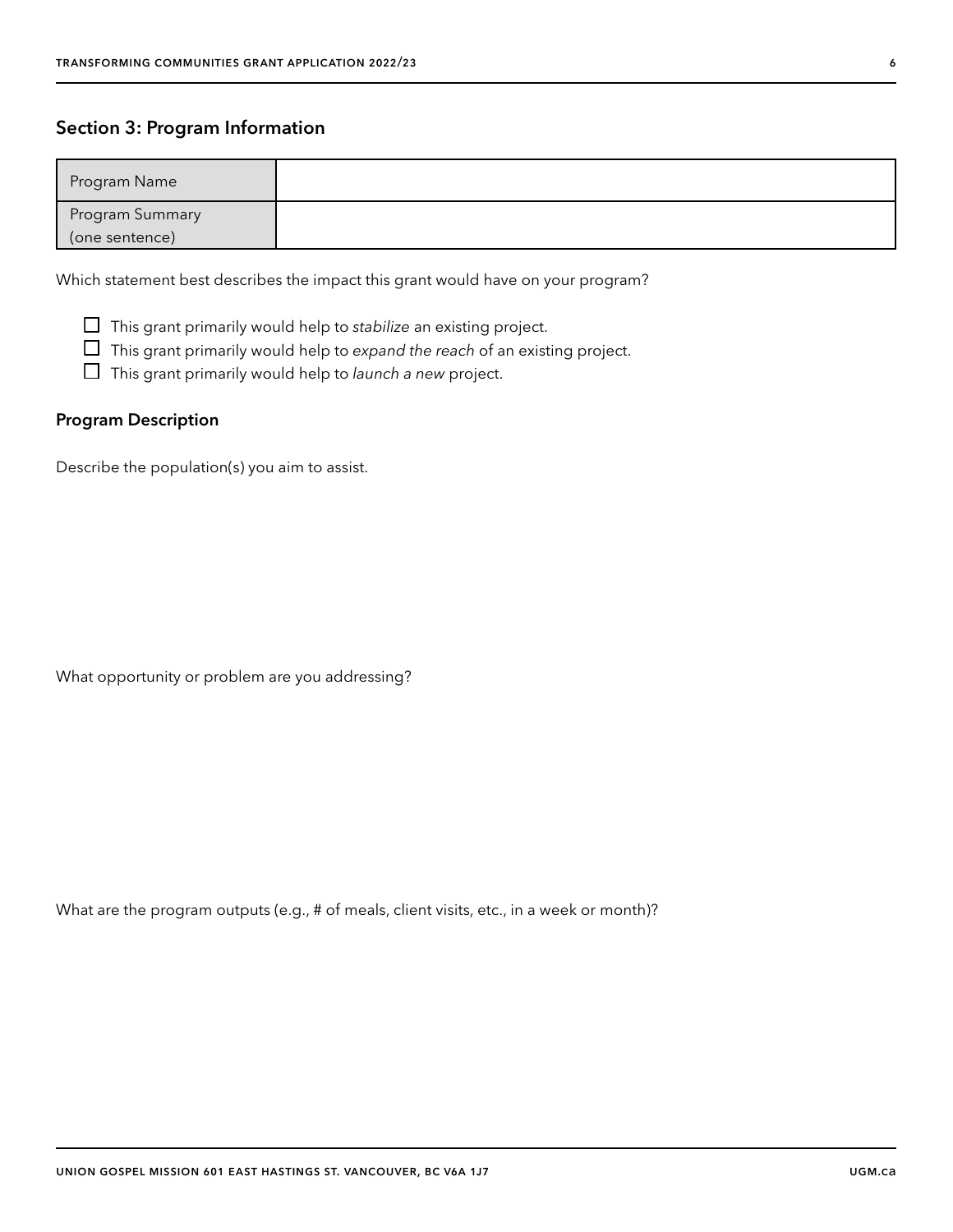What outcomes are you aiming for—what will qualitatively change in your neighbourhood, your church, and the people who access your services? (These are never numbers.)

What will indicate you are achieving your desired outcomes—how will you gauge success?

### Program Operations (if known at this stage)

| Days:                        |  |
|------------------------------|--|
| Times:                       |  |
| Other important information: |  |

Have you engaged with other groups/organizations in designing or delivering your program?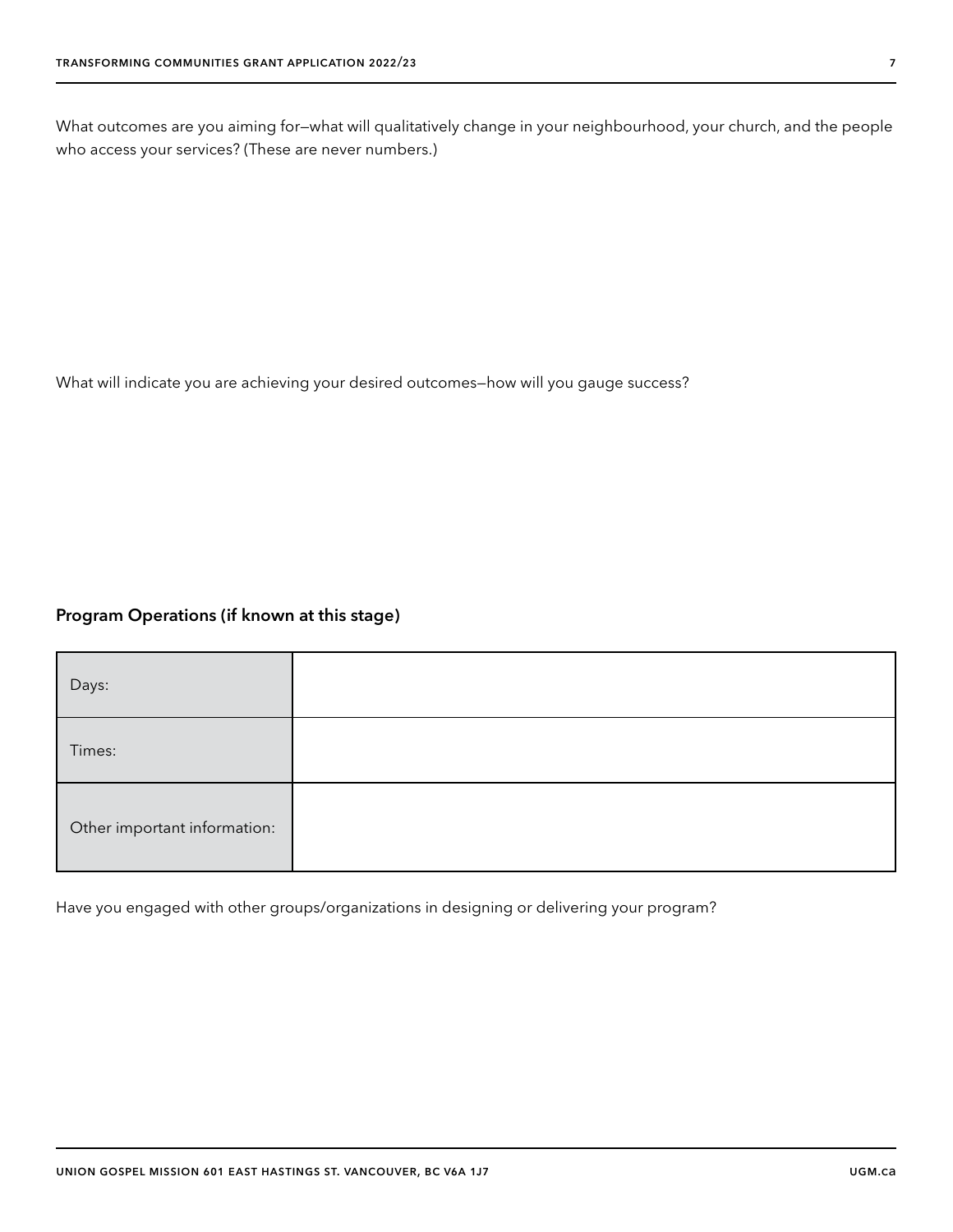Do people accessing your program have a formal role in helping you deliver your program and making decisions about it/them?

As a congregational Community of Care, how does your program fit into the practices and rhythms of your whole church? How does it bring guests/clients into mutuality with parishioners?

Are there organizational capacity or technical issues you would like the UGM team to assist with?

| $\Box$ No, thank you                                  |
|-------------------------------------------------------|
| $\Box$ Neighbourhood analysis and assessment          |
| $\Box$ Community and/or service provider networking   |
| $\Box$ Recommended resources for staff and volunteers |
| $\Box$ Program development or re-design               |
| $\Box$ Program evaluation                             |
| $\Box$ Volunteer recruitment and retention            |
| $\Box$ Policy development                             |
| $\Box$ Fundraising basics                             |
| ther:                                                 |

If there is any supplementary material you would like reviewers to see, please attach it when emailing this application form.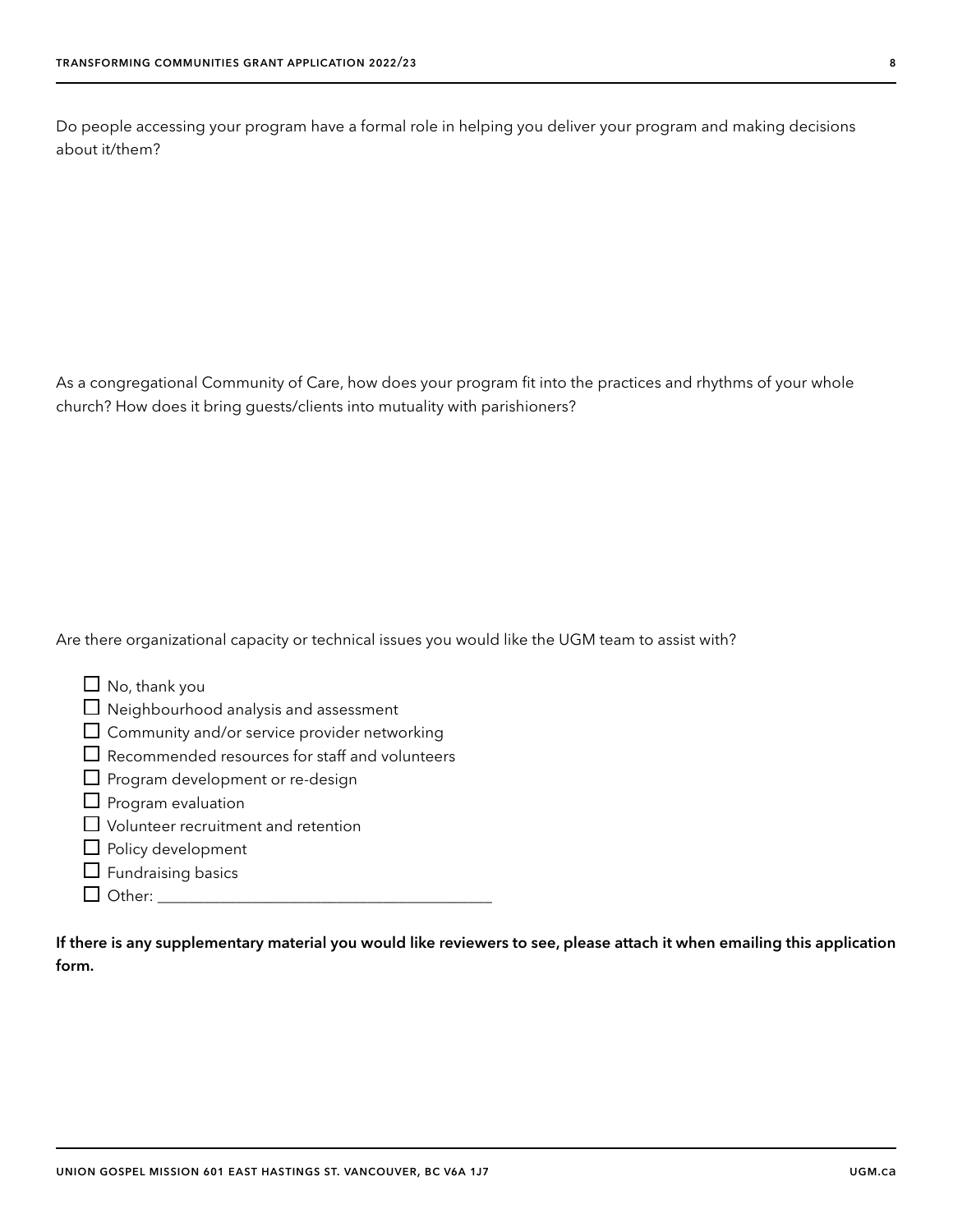| Amount requested                                                 | $\Box$ Micro grant up to \$500<br>Micro grant up to \$1000 | Capacity grant up to \$10,000<br>Capacity grant up to \$20,000 |
|------------------------------------------------------------------|------------------------------------------------------------|----------------------------------------------------------------|
| Will your program proceed if you<br>are awarded a smaller grant? | N∩<br>Yes                                                  |                                                                |

### Project Budget

*See Excel template*

- Please ensure that your budget accounts for the full amount of the grant that you have requested.
- All budget items must be program related and must be incurred within 12 months of being awarded the grant.
- Eligible expenditures include, but aren't necessarily limited to:
	- Food, materials, and supplies
	- Equipment purchase/rental/lease/maintenance
	- Renovations to create or improve program space
	- Costs of program space: lease/rent, utilities, janitorial and sanitation
	- Wages and benefits
	- Program-specific training and professional development
	- Printing and communication
	- Administration costs
	- Professional fees
	- Disability support for staff
- Ineligible expenditures include:
	- Expenses of your congregation beyond the program
	- Purchase of real property (land or buildings)
	- Activities that take place outside of the Metro Vancouver or the Fraser Valley
- Note that funds received through this program cannot be used to generate a profit or an income in excess of program expenses for your congregation.